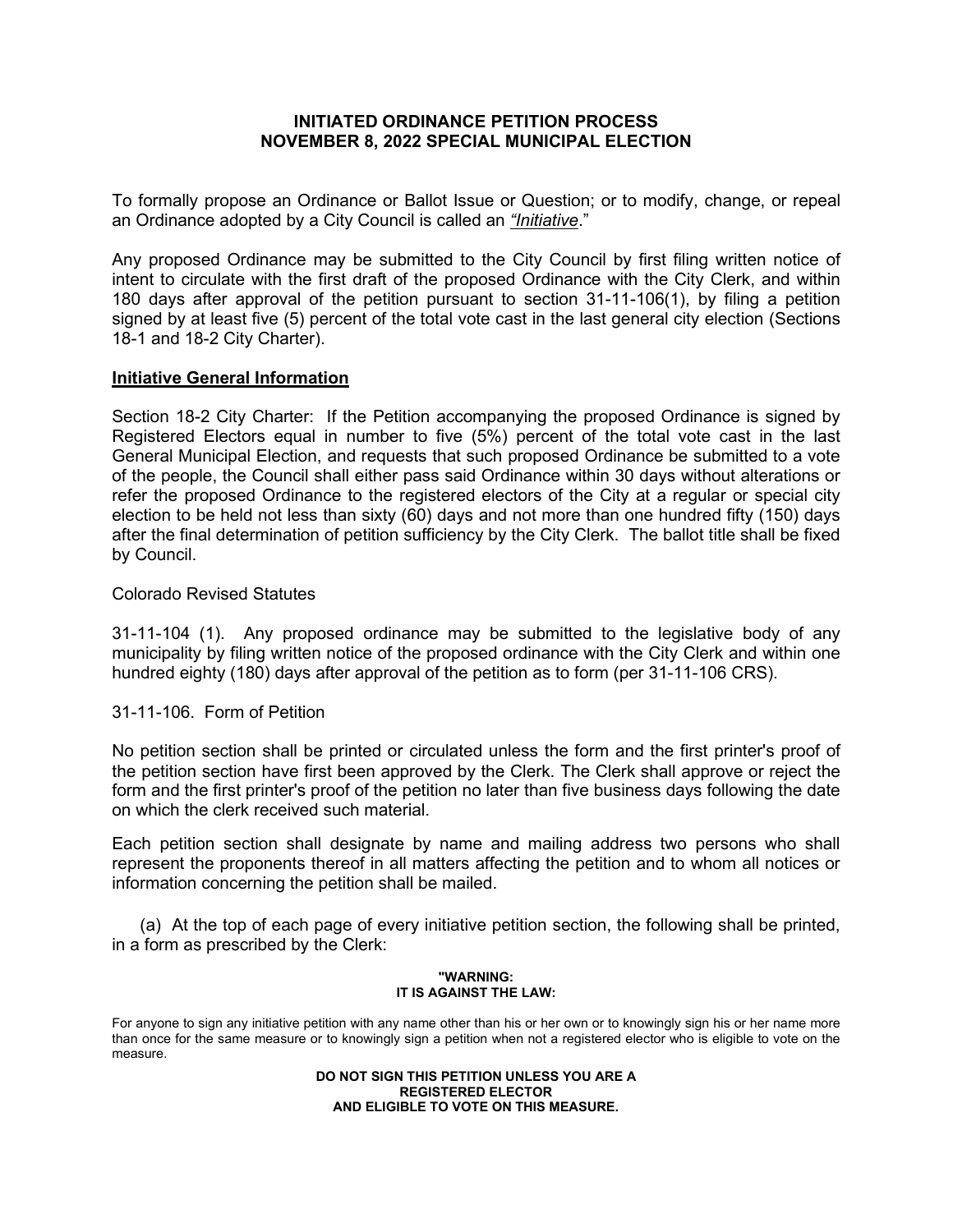#### **TO BE A REGISTERED ELECTOR YOU MUST BE A CITIZEN OF COLORADO, AND REGISTERED TO VOTE IN THE CITY OF PUEBLO**

Do not sign this petition unless you have read or have had read to you the proposed initiative or referred measure or the summary in its entirety and understand its meaning."

(b) A summary of the proposed initiative or ordinance that is the subject of a petition shall be printed following the warning on each page of a petition section. The summary shall be true and impartial and shall not be an argument, or likely to create prejudice, either for or against the measure. The summary shall be prepared by the Clerk.

(c) The full text of the proposed initiated measure or ordinance that is the subject of a petition shall be printed following the summary on the first page or pages of the petition section that precede the signature page. Notwithstanding the requirement of paragraph (a), if the text of the proposed initiated measure or ordinance requires more than one page of a petition section, the warning and summary need not appear at the top of other than the initial text page.

(d) The signature pages shall consist of the warning and the summary, followed by ruled lines numbered consecutively for registered electors' signatures. If a petition section contains multiple signature pages, all signature lines shall be numbered consecutively, from the first signature page through the last. The signature pages shall follow the page or pages on which the full text of the proposed initiated measure or ordinance that is the subject of the petition is printed.

(e) Following the signature pages of each petition section, there shall be attached a signed, notarized, and dated affidavit executed by the person who circulated the petition section, which shall include the following:

- 1. The affiant's printed name, the address at which the affiant resides, including the street name and number, the municipality, the county, and the date the affiant signed the affidavit;
- 2. That the affiant has read and understands the laws governing the circulation of petition;
- 3. That the affiant was eighteen years of age or older at the time the section of the petition was circulated and signed by the listed electors;
- 4. That the affiant circulated the section of the petition;
- 5. That each signature thereon was affixed in the affiant's presence;
- 6. That each signature thereon is the signature of the person whose name it purports to be;
- 7. That, to the best of the affiant's knowledge and belief, each of the persons signing the petition section was, at the time of signing, a registered elector; and
- 8. That the affiant has not paid or will not in the future pay and that the affiant believes that no other person has paid or will pay, directly or indirectly, any money or other